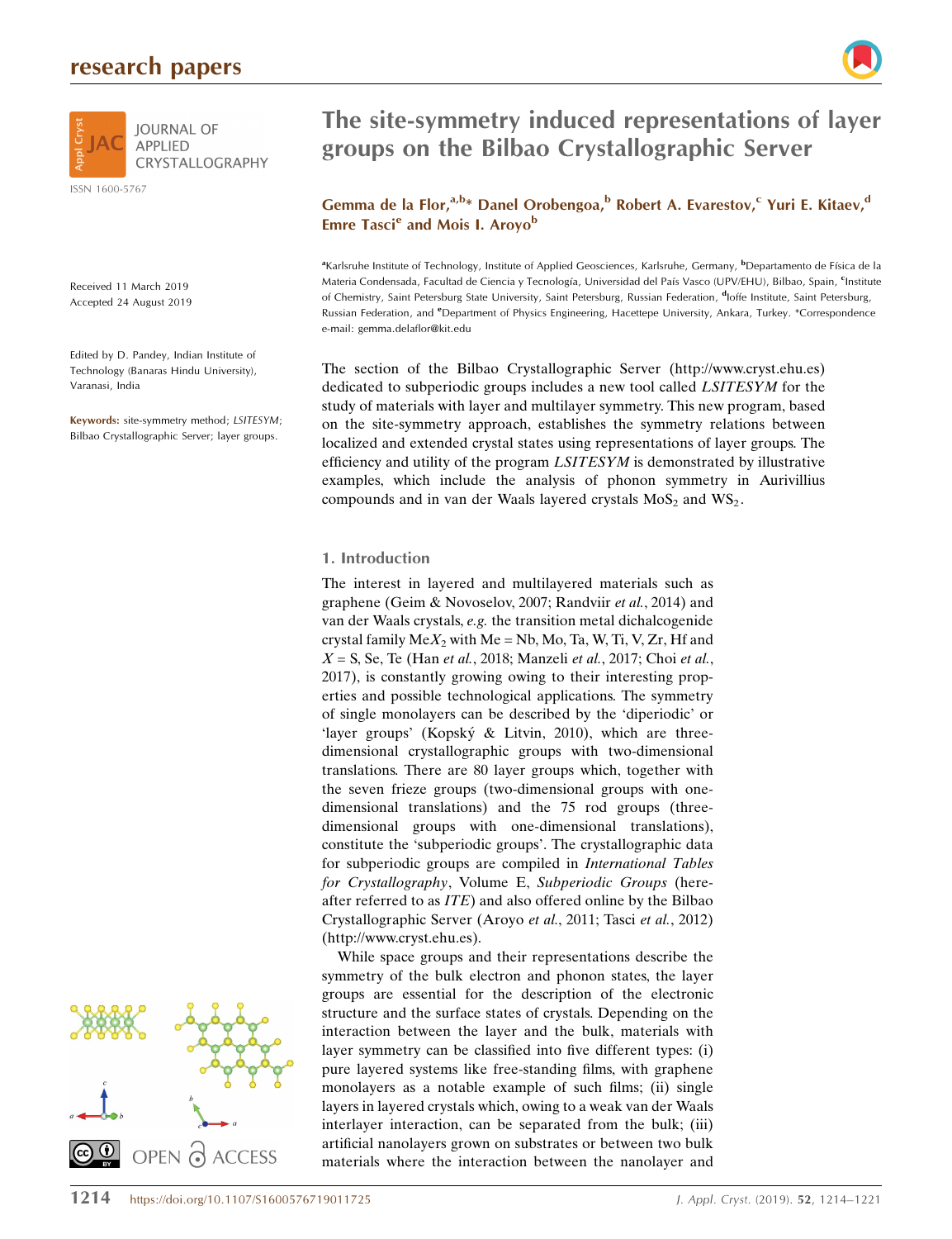surrounding bulk materials is neglected; (iv) layers (or slabs) which model atomically clean crystal surfaces where the slab interaction with the rest of the semi-infinite crystal is neglected; (v) interfaces between different crystals, including domain walls approximated by atomically clean crystal surfaces.

The site-symmetry approach (Evarestov & Smirnov, 1987, 1993; Hatch et al., 1988; Stokes et al., 1991; Kovalev, 1993) is a powerful method which connects the local properties of atoms in crystals with the symmetry of states of the whole crystalline system, *i.e.* it establishes the symmetry relationships between the localized states in the crystal (vibrations of atoms and atomic orbitals) and crystal extended (phonon and electron) states over the entire Brillouin zone. The site-symmetry method is based on the procedure of induction of representations of the crystal space group from the irreducible representations (irreps) of the site-symmetry groups of the constituent units (atoms, clusters and layers) according to which the local excitations are transformed. In this way, the symmetry of phonon, electron, exciton, biexciton etc. states can be described by the crystal single- and double-valued representations induced by the irreps of the site-symmetry group. Tables of induced representations were deduced by Evarestov & Smirnov (1987, 1993), Hatch et al. (1988), Stokes et al. (1991) and Kovalev (1993), and later the programs SITESYM and DSITESYM (Elcoro et al., 2017) available on the Bilbao Crystallographic Server were developed to calculate the site-symmetry induced representations of space and double groups, respectively.

Even though layer groups were described for the first time about a century ago (Weber, 1929; Alexander & Hermann, 1929), it was not until the paper by Zallen *et al.* (1971) that they were applied for the first time for the description of phonon states in layered  $\text{As}_2\text{S}_3$  and  $\text{As}_2\text{S}_3$  crystals. Afterwards, they were also used for modelling atomically clean crystal surfaces (Ipatova & Kitaev, 1985). However, these studies did not involve the use of induced representations of layer groups. To the best of our knowledge, the first use of induced representations of layer groups was related to the study of the phonon symmetry of high-temperature superconductors (Evarestov et al., 1993; Kitaev et al., 1994) and thereafter to describe the phonon, electron, exciton and biexciton states in artificially grown nanolayers (semiconductor quantum wells) (Tronc & Kitaev, 2001) and layered crystals (Kitaev et al., 2007). Quite recently, induced representations of layer groups have been applied in the analysis of the Brillouin-zone centre phonons in layered  $MoS<sub>2</sub>$  and  $WS<sub>2</sub>$ crystals (Evarestov et al., 2017, 2018).

Note that the induced representations of layer groups, in general, could be extracted by the existing tools of the Bilbao Crystallographic Server for induced representations of space groups, like SITESYM, but this procedure would be more complex and prone to errors due to the essential differences between space and layer groups (e.g. differences between the sets of Wyckoff positions and their labelling schemes, between the sets of representations etc.). The aim of this paper is to present the site-symmetry approach applied to layer symmetry

groups for the study of materials with layer symmetry. On the basis of this method, the program LSITESYM has been developed and implemented on the Bilbao Crystallographic Server. In the following sections, the procedure of the program for the construction of the induced representations of layer groups is described in detail, and its utility is demonstrated by several examples.

#### 2. Site-symmetry method

#### 2.1. General procedure

The site-symmetry approach establishes the symmetry relations between the crystal extended states induced by localized states of some of the constituent structural units. The procedure for the determination of such a relationship is very useful, as it allows the prediction of the symmetry of the possible extended states starting from the crystal structural data. This task requires the derivation of the irreps of a space group  $\mathcal G$  at any point in reciprocal space (which classify the extended states of the structure) induced by the irreps of the site-symmetry group of a Wyckoff position (according to which localized states are classified). In group-theoretical terms, the procedure relating localized and extended crystalline states can be described by induction of a representation of a space group  $G$  from the irreps of a finite subgroup  $H$ , followed by its reduction into irreps of  $G$ . In other words, the induction method permits the calculation of the symmetry of the compatible extended states transforming according to irreps of crystal space group  $G$  induced by a localized state described by an irrep of the local or site-symmetry group  $H =$  $S$ . The induction procedure can be applied to any groupsubgroup pair  $H < \mathcal{G}$ , but in the site-symmetry approach, as its name suggests, a site-symmetry group  $S$  is taken as the subgroup of  $G$ . The calculation of the space-group irreps induced by the irreps of a site-symmetry group is not straightforward, because the site-symmetry group  $S$ (isomorphic with a point group) is a subgroup of infinite index of  $\mathcal G$ . This implies that the representation of  $\mathcal G$  induced by an irrep of  $S$  must be of infinite dimension and therefore difficult to calculate directly. This problem is solved by applying the 'Frobenius reciprocity theorem' (Serre, 1977), which states that the multiplicities of the irreps of a group  $\mathcal G$  in the induced representation from an irrep of a subgroup  $H$  of  $G$  can be determined from the multiplicities of the irreps of  $H$  in the representations subduced from  $G$  to  $H$ . Therefore, the sitesymmetry method is based on subduction and induction, two basic concepts of representation theory, and on the Frobenius reciprocity theorem.

The subduction procedure relates the representations of a group  $G$  to those of its subgroups  $S < G$ . Consider an irrep  $\mathbf{D}_{\gamma} = {\{\mathbf{D}_{\gamma}(g), g \in \mathcal{G}}\}$  of a group  $\mathcal{G}$ . The subduction of  $\mathbf{D}_{\gamma}$  to the subgroup  $S$  results in a representation of the subgroup, known as the 'subduced representation'  $\mathbf{D}^{\text{Sub}}$ , formed by the matrices of those elements of  $G$  that also belong to the subgroup  $S$ , *i.e.*  $\mathbf{D}^{\text{Sub}} = (\mathbf{D}_{\gamma} \downarrow \mathcal{S}) = {\mathbf{D}_{\gamma}(s), s \in \mathcal{S} < \mathcal{G}}.$  This subduced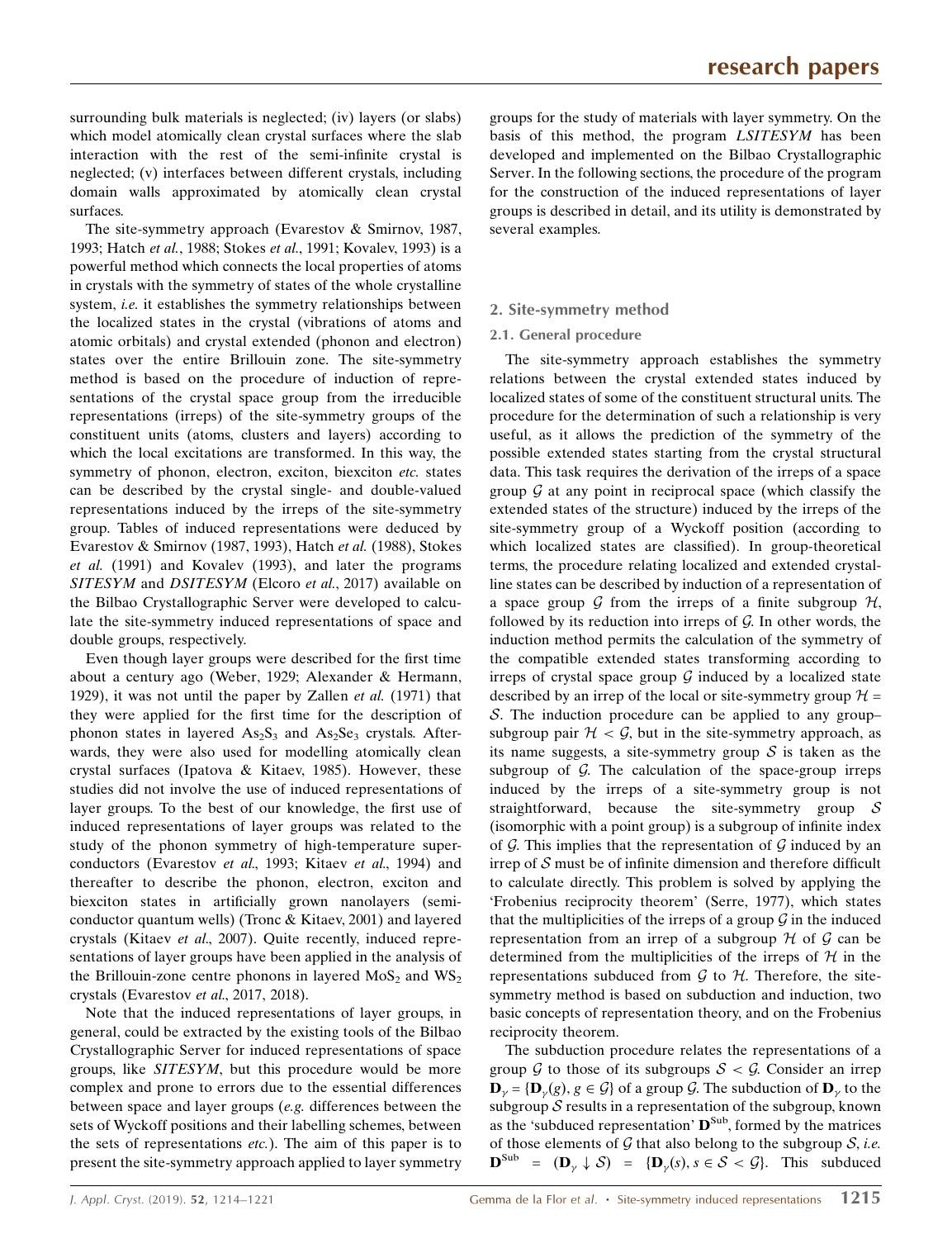representation  $\mathbf{D}^{Sub}$  is in general reducible and is decomposable into irreps  $\mathbf{D}_{\alpha}$  of  $\mathcal{S}$ :

$$
\mathbf{D}^{\text{Sub}}(s) = (\mathbf{D}_{\gamma} \downarrow \mathcal{S}) \ (s) \simeq \bigoplus_{\sigma} m_{\sigma}^{\text{Sub}} \ \mathbf{D}_{\sigma}(s), \ s \in \mathcal{S}. \tag{1}
$$

The multiplicities  $m_{\sigma}^{\text{Sub}}$  of the irreps  $\mathbf{D}_{\sigma}$  of S in the subduced representation  $\mathbf{D}_{\gamma} \downarrow \mathcal{S}$  can be calculated by the reduction formula (known also as the 'magic' formula):

$$
m_{\sigma}^{\text{Sub}} = \frac{1}{|S|} \sum_{s} \chi^{\text{Sub}}(s) \chi_{\sigma}(s)^{*}, s \in S,
$$
 (2)

where  $\chi^{\text{Sub}}(s)$  is the character of the subduced representation and  $\chi_{\sigma}(s)$  is the character of the irrep  $\mathbf{D}_{\sigma}$  for the same element  $s \in \mathcal{S}$ .

The induction procedure permits the construction of a representation of G starting from a representation of  $S < \mathcal{G}$ . If  $\mathbf{D}_{\sigma} = {\mathbf{D}_{\sigma}(s), s \in \mathcal{S}}$  is an irrep of S, then the matrices of the induced representation  $\mathbf{D}^{\text{Ind}} = (\mathbf{D}_{\alpha} \uparrow \mathcal{G})$  of  $\mathcal{G}$  are constructed as follows:

$$
\mathbf{D}^{\mathrm{Ind}}(g)_{kt,jr} = \begin{cases} \mathbf{D}_{\sigma}(q_k^{-1}gq_j)_{tr} & \text{if } q_k^{-1}gq_j \in \mathcal{S}, \\ 0 & \text{if } q_k^{-1}gq_j \notin \mathcal{S}. \end{cases}
$$
 (3)

Here,  $t, r = 1, \ldots, m$  with m equal to the dimension of the irrep  $\mathbf{D}_{\alpha}$  of S and k, j = 1, ..., n where  $n = |G|/|S|$  is the index of S in G. The elements  $q_1, \ldots, q_n$  are the coset representatives of the decomposition of  $G$  with respect to  $S$ .

The characters of  $\mathbf{D}^{\text{Ind}}$  are given by

$$
\chi_{\gamma}^{\text{Ind}}(g) = \sum_{j=1}^{n} \chi_{\sigma}(q_j^{-1} g q_j), \tag{4}
$$

where  $\chi_{\sigma}(q_j^{-1}gq_j)$  is the trace of the *j*th diagonal block of  ${\bf D}^{\text{Ind}}(g)$  and *n* is the index of the subgroup in the group (which can be finite or infinite). In general, the induced representations are reducible, and as such it is possible to decompose them into irreps  $\mathbf{D}_{\gamma}$  of  $\mathcal{G}$ :

$$
\mathbf{D}^{\text{Ind}} = (\mathbf{D}_{\sigma} \uparrow \mathcal{G}) \simeq \bigoplus_{\gamma} m_{\gamma}^{\text{Ind}} \mathbf{D}_{\gamma}, \tag{5}
$$

where  $m_{\gamma}^{\text{Ind}}$  are the multiplicities of the irreps of G in the induced representations  $\mathbf{D}^{\text{Ind}}$  and can be calculated by the reduction formula [see equation (2)].

The dimension of the induced representation can be read directly off the equation for its construction [equation (3)]:

$$
\dim(\mathbf{D}_{\sigma} \uparrow \mathcal{G}) = \dim(\mathbf{D}_{\sigma}) \frac{|\mathcal{G}|}{|\mathcal{S}|}. \tag{6}
$$

This result points out the difficulties for the direct calculation of a representation of a space group  $G$  induced from an irrep of a finite subgroup  $S$  of  $G$ . As the site-symmetry group is a subgroup of an infinite index, this suggests that the dimension of the induced irreps must be of infinite dimensions. By means of the site-symmetry approach it is possible to determine the multiplicities  $m_{\gamma}^{\text{Ind}}$  of an irrep of G in the induced representation without the necessity of constructing the infinitedimensional representation. The method is based on the Frobenius reciprocity theorem, according to which the multiplicity of an irreducible irrep  $\mathbf{D}_{\gamma}$  of  $\mathcal G$  in a representation

 $(D_{\sigma} \uparrow \mathcal{G})$  of  $\mathcal{G}$  induced by an irrep  $D_{\sigma}$  of  $\mathcal{S} < \mathcal{G}$  is equal to the multiplicity of the irrep  $D_{\sigma}$  of S in the representation  $(\mathbf{D}_{\gamma} \downarrow \mathcal{S})$  subduced by  $\mathbf{D}_{\gamma}$  of  $\mathcal{G}$  to  $\mathcal{S}$ , *i.e.*  $m_{\sigma}^{\text{Sub}} = m_{\gamma}^{\text{Ind}}$ . In other words, it is sufficient to calculate the multiplicities  $m_{\sigma}^{\text{Sub}}$  of  $\mathbf{D}_{\sigma}$ in the subduced representation  $(D_{\gamma} \downarrow S)$  in order to obtain the frequencies  $m_{\gamma}^{\text{Ind}}$  of  $\mathbf{D}_{\gamma}$  in the induced representation  $(D_{\sigma} \uparrow \mathcal{G}).$ 

#### 2.2. Application of site-symmetry method to layer groups

The group–subgroup relations between layer and space groups  $\mathcal{L} < \mathcal{G}$  are essential to extend the site-symmetry method to layer groups. These relationships have been considered in detail in the literature [see e.g. Wood (1964), ITE and references therein]. The type of space group of which a given layer group is a subgroup is not defined uniquely. The 'simplest' space group  $\mathcal G$  to which  $\mathcal L$  is related can be expressed as a semi-direct product of  $\mathcal L$  with the one-dimensional translation group  $T_3$  of additional translations  $\mathcal{G} = T_3 \wedge \mathcal{L}$ , where  $T_3$  is a normal subgroup of G. Thus, the layer group  $\mathcal L$  is isomorphic with the factor group  $\mathcal{G}/T_3$ .

The isomorphism between  $\mathcal L$  and the factor group  $\mathcal G/T_3$ results in close relationships between the Wyckoff positions and the irreps of  $\mathcal L$  and  $\mathcal G$ . One can show that the set of Wyckoff positions of a layer group is contained in the set of Wyckoff positions of the related space group ( $cf.$  Evarestov  $\&$ Smirnov, 1993). For example, consideration of the restrictions imposed by the loss of periodicity in the third  $(z)$  direction yields the following restrictions on the special-position coordinates of layer groups: only the special positions of  $G$  whose z coordinate does not involve a fraction of the unit-cell parameter are possible special positions of  $\mathcal{L}$ , *i.e.* special positions of G with z coordinates  $z, -z$  or 0. In that way, to each Wyckoff position of  $\mathcal L$  corresponds exactly one Wyckoff position of  $\mathcal G$ , specified by exactly the same site-symmetry group and multiplicity, and by the same set of coordinate triplets of equivalent positions. Thus, the description of the Wyckoff positions of layer groups can follow the Wyckoff-position descriptions used in space groups. Note, however, that according to the conventions adopted in ITE the letter labelling of the Wyckoff positions of layer groups is done independently of that of space groups. As a result, the Wyckoff letters of the corresponding space- and layer-group Wyckoff positions might not coincide, in general.

The simple relationship between the irreps of  $\mathcal L$  and  $\mathcal G$  is based on the isomorphism  $\mathcal{L} \simeq \mathcal{G}/T_3$ : the irreps of  $\mathcal L$  are also irreps of  $\mathcal G$  and every irrep of  $\mathcal L$  is related to a specific irrep of  $G$ . In these irreps of  $G$  all elements of a given coset of the decomposition of G with respect to  $T_3$  are mapped onto the same matrix, *i.e.* the irreps of  $\mathcal L$  coincide with those irreps of  $\mathcal G$ whose kernel is  $T_3$  (for details, see Evarestov & Smirnov, 1993). For example, the special **k** vectors of  $\mathcal{L}$  can also be deduced from the  $k$  vectors of  $G$ . The Brillouin zone of a layer group  $\mathcal L$  can be described as a projection of the Brillouin zone of the corresponding space group  $G$  onto the layer plane. Accordingly, the two-dimensional set of **k** vectors  $\mathbf{k}(k_1, k_2)$  of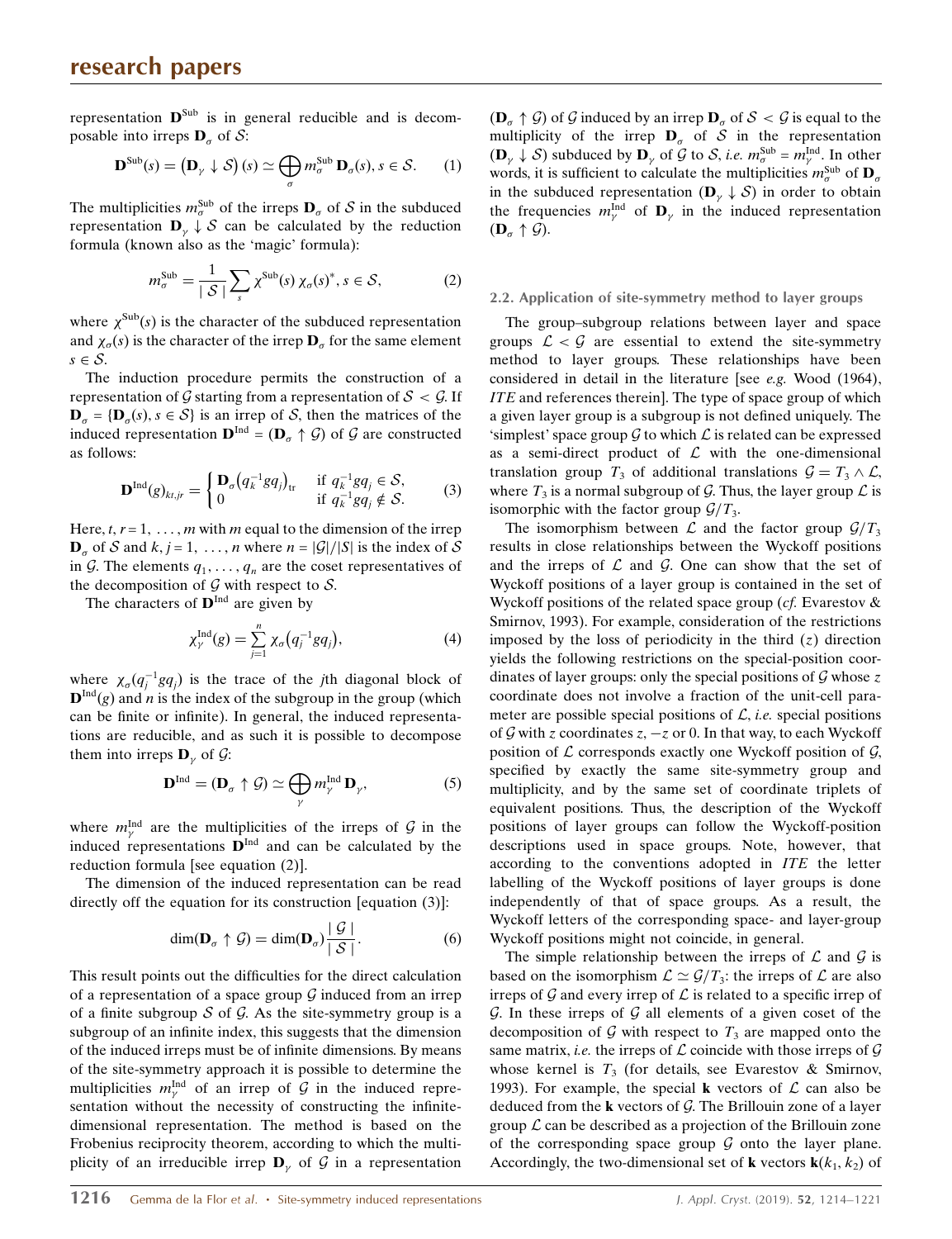$\mathcal L$  can be obtained from the three-dimensional  $\mathbf k(k_1, k_2, k_3)$ vectors of  $\mathcal G$  by ignoring the third component  $k_3$ .

The above considerations indicate that the induced representations of a layer group can be read off directly from the induced representations of the corresponding space group. On the basis of this observation, the procedure of the sitesymmetry method for layer groups can be summarized as follows:

(i) Given the layer group  $\mathcal L$  (specified by its number), the Wyckoff position and the **k** vector  $(k_1, k_2)$ , the program identifies (a) the corresponding space-group number and Wyckoff letter, and (b) the space-group wave vector  $(k_1, k_2, k_3)$  with  $k_3 = 0$ , related to the layer-group **k** vector  $(k_1, k_2)$ .

(ii) The site-symmetry method for space groups is applied, i.e. the site-symmetry induced representations are calculated by the program SITESYM. [More detailed information on the algorithm of SITESYM can be found in the work of Elcoro et al. (2017).]

(iii) The site-symmetry induced representations of space group  $G$  obtained by  $SITERYM$  are described with respect to the layer group  $\mathcal{L}$ .

#### 2.3. The program LSITESYM

The computer program *LSITESYM* establishes symmetry relations between localized and extended states in crystals with layer symmetry. This algorithm calculates the multiplicities of the layer-group irreps in the representation induced by the irreps of a site-symmetry group  $(S < \mathcal{L})$ .

The necessary input steps of *LSITESYM* and its corresponding output will be illustrated by the study of the symmetry of the phonon states in the Aurivillius compounds  $[\text{Bi}_2\text{O}_2]^{\dagger2} [A_{n-1}B_n\text{O}_{3n+1}]^{\dagger2}$  (known for their ferroelectric properties), a problem discussed in detail by Kitaev et al. (2007). These compounds exhibit two types of layer symmetry: for even  $n$ , the layers are described by the layer group  $p4mm$ (No. 55), while for odd  $n$  there is one central layer with higher symmetry described by the layer group  $p4/mmm$  (No. 61). The output of the program will be illustrated by the specific calculations of the symmetry relationships between the phonon states at the point  $\mathbf{k} = M(\frac{1}{2}, \frac{1}{2})$  of the layer group  $p4/2$ mmm and the localized states of atomic orbitals at the Wyckoff position  $2c$  (0,  $\frac{1}{2}$ , 0) with site-symmetry group *mmm*... The irreps of the layer group  $p_1/2/mmm$  at the point  $\mathbf{k} = M(\frac{1}{2}, \frac{1}{2})$ with nonzero multiplicities, shown in the output of LSITESYM, describe the transformation properties of the extended phonon states induced by the irreps of the layer sitesymmetry group *mmm*. of the Wyckoff position  $2c(0, \frac{1}{2}, 0)$ .

In the INPUT block of the program the user is expected to provide the layer group, an occupied Wyckoff position with its representative coordinate triplet and the k vector (specified by its coordinates and label) of the layer-group irreps  $\mathbf{D}_{\gamma}$  whose induced-representation multiplicities are to be calculated. The information is entered in three steps: in the first one, the layer group is specified by its ITE sequential number; in the second step, the occupied Wyckoff positions are to be selected from a list produced by the program; and finally, the coordinates and the label of the **k** vector of the irreps  $\mathbf{D}_{\gamma}$  have to be introduced.

The OUTPUT block starts with a header that reproduces the input data, followed by a display of tables with the results of the intermediate steps of the procedure:

2.3.1. List of operations of the layer site-symmetry group  $S$ . Each of the symmetry operations of the layer group that leaves the Wyckoff position representative point invariant is specified by its shorthand description (coordinate triplet) and matrix-column representation. Labels  $(g_1, \ldots, g_n)$ , necessary for later referencing, are assigned to each element of  $S$ .

The layer site-symmetry group  $mmm$ . of the position  $2c$  $(0, \frac{1}{2}, 0)$  of the layer group p4/mmm is formed by eight symmetry operations, as shown in the screenshot (Fig. 1) of the program LSITESYM.

2.3.2. Character table of the point group. This table reproduces the character table of the irreps  $\mathbf{D}_{\sigma}$  of the point

| Site symmetry group mmm. for the VVP 2c 0, 1/2, 0                                                                                                                                                                                                                                                                                                                                                                                        |  |  |  |                |                                                                              |  |  |
|------------------------------------------------------------------------------------------------------------------------------------------------------------------------------------------------------------------------------------------------------------------------------------------------------------------------------------------------------------------------------------------------------------------------------------------|--|--|--|----------------|------------------------------------------------------------------------------|--|--|
| $91$ x,y,z $\begin{pmatrix} 1. & 0. & 0. \\ 0. & 1. & 0. \\ 0. & 0. & 1. \end{pmatrix}$                                                                                                                                                                                                                                                                                                                                                  |  |  |  | 1.             | $\left( \begin{array}{c} 0.0 \\ 0.0 \\ 0 \end{array} \right)$<br>0.0)        |  |  |
| $g_2$ -x,-y+1,z $\begin{pmatrix} -1 & 0 \\ 0 & -1 \\ 0 & 0 \end{pmatrix}$                                                                                                                                                                                                                                                                                                                                                                |  |  |  | 0.<br>0.<br>1. | $\left(\begin{smallmatrix} 0 & 0 \\ 1 & 0 \\ 0 & 0 \end{smallmatrix}\right)$ |  |  |
| $\mathsf{g}_3$ -x,y,-z $\begin{bmatrix} -1. & 0. & 0. \\ 0. & 1. & 0. \\ 0. & 0. & -1. \end{bmatrix}$                                                                                                                                                                                                                                                                                                                                    |  |  |  |                | $\left( \begin{array}{c} 0.0 \\ 0.0 \\ 0 \end{array} \right)$<br>0.0)        |  |  |
| $94 \begin{array}{ l } x, -y+1, -z \end{array}$ $\begin{array}{ l } \begin{array}{ l } 1. & 0. & 0. \\ 0. & -1. & 0. \\ 0. & 0. & -1. \end{array}$                                                                                                                                                                                                                                                                                       |  |  |  |                | $\left(\begin{smallmatrix} 0 & 0 \\ 1 & 0 \\ 0 & 0 \end{smallmatrix}\right)$ |  |  |
| $95$ -x,-y+1,-z $\begin{bmatrix} -1. & 0. & 0. \\ 0. & -1. & 0. \\ 0. & 0. & -1. \end{bmatrix}$                                                                                                                                                                                                                                                                                                                                          |  |  |  |                | 0.0<br>0.0)                                                                  |  |  |
| $96 \begin{array}{ l } \n\text{X,Y,-Z} & \n\begin{array}{ l } \n\end{array} & \n\begin{array}{ l } \n\begin{array}{ l } \n\end{array} & \n\begin{array}{ l } \n\end{array} & \n\begin{array}{ l } \n\end{array} & \n\begin{array}{ l } \n\end{array} & \n\begin{array}{ l } \n\end{array} & \n\begin{array}{ l } \n\end{array} & \n\begin{array}{ l } \n\end{array} & \n\begin{array}{ l } \n\end{array} & \n\begin{array}{ l } \n\end{$ |  |  |  |                | $\begin{pmatrix} 0.0 \\ 0.0 \end{pmatrix}$<br>0.0)                           |  |  |
| $\mathsf{g7}$ x,-y+1,z $\left  \left( \begin{array}{ccc} 1. & 0. & 0. \\ 0. & -1. & 0. \\ 0. & 0. & 1. \end{array} \right) \right $                                                                                                                                                                                                                                                                                                      |  |  |  |                | $\left(\begin{smallmatrix} 0 & 0 \\ 1 & 0 \\ 0 & 0 \end{smallmatrix}\right)$ |  |  |
| $\mathsf{g}_8$ -x,y,z $\begin{pmatrix} -1 & 0 \\ 0 & 1 \\ 0 & 0 \end{pmatrix}$                                                                                                                                                                                                                                                                                                                                                           |  |  |  | 0.<br>0.<br>1. | $\begin{pmatrix} 0.0 \\ 0.0 \\ 0.0 \end{pmatrix}$                            |  |  |

**Site Symmetry Group** 

Figure 1

A screenshot of the partial output of the program LSITESYM, showing the eight symmetry operations of the site-symmetry group mmm. of the Wyckoff position (WP)  $2c$  (0,  $\frac{1}{2}$ , 0) of the layer group p4/mmm (No. 61). The symmetry operations are specified by their shorthand descriptions (coordinate triplets) and matrix-column representations.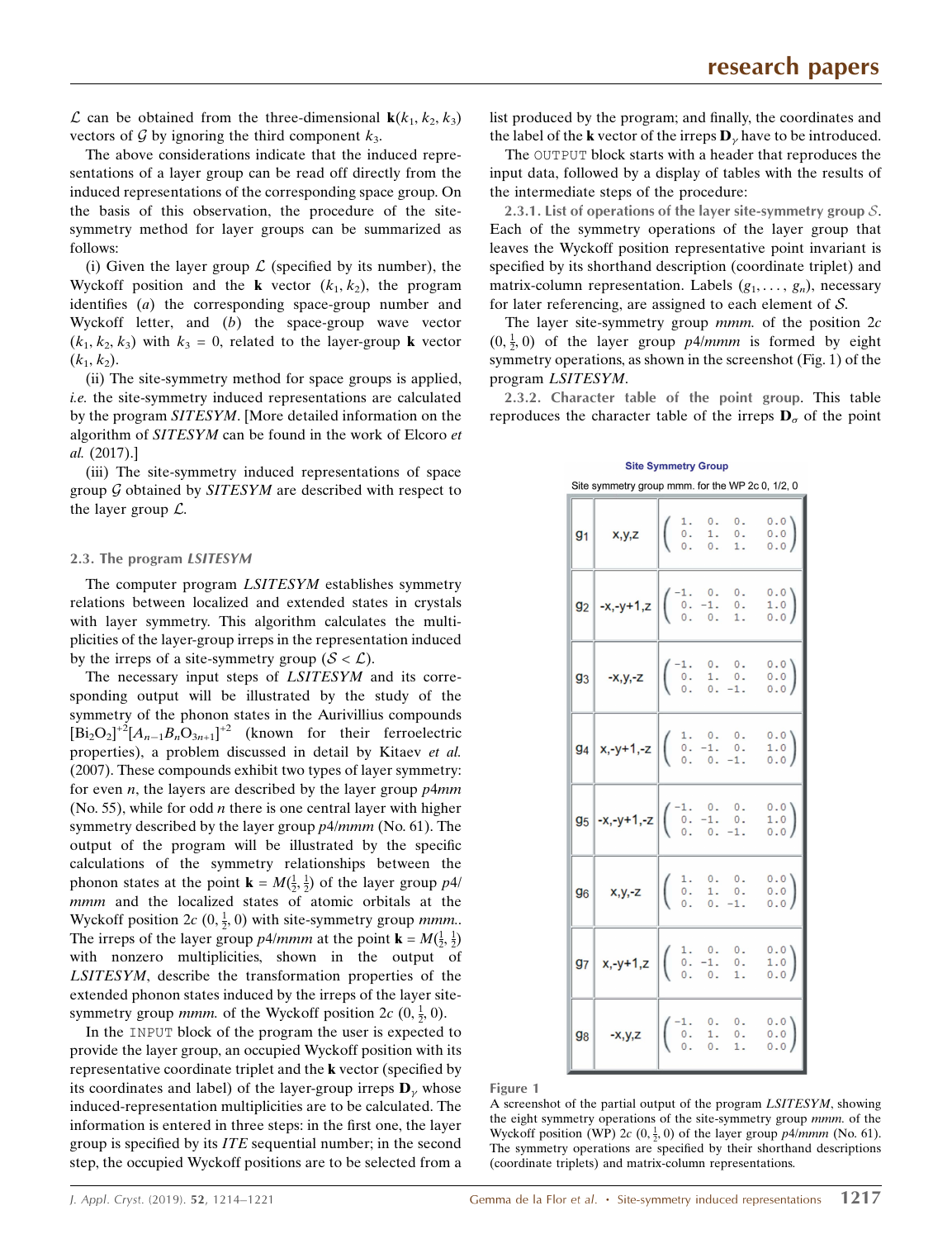group isomorphic with the site-symmetry group  $S$ . The notations of Mulliken (1933) and Koster et al. (1963) are applied to label the irreps [see also Bradley & Cracknell (1972)].

The site-symmetry group of the point  $(0, \frac{1}{2}, 0)$  is isomorphic with the point group *mmm* and has eight irreps. The character table is reproduced in Fig. 2.

2.3.3. Table of characters of the subduced representations. The characters of the elements of the site-symmetry group  $S$ (obtained in the first step) for each of the irreps  $\mathbf{D}_{\gamma}$  of  $\mathcal G$  of the selected wavevector are calculated internally by the program REPRES (cf. Aroyo et al., 2006). In this way, the characters of the subduced representations ( $\mathbf{D}_{\gamma} \downarrow \mathcal{S}$ ) of  $\mathcal{S}$  are obtained. The notation of the layer-group irreps has been chosen to be the same as for the corresponding irreps of the related space group, and it follows that of Cracknell et al. (1979).

The layer group  $p4/mmm$  has ten irreps for the **k** vector  $M$ . Fig. 3 shows the characters of the corresponding subduced representations (\* $M_i \downarrow mmm$ ) of the site-symmetry group. In accordance with the notation of the space-group irreps,  $^*M_i$ and  $M_i$  denote the full group and the little group irrep of the layer group, respectively.

2.3.4. Table of the decompositions of the subduced representations. The multiplicities  $m_{\sigma}^{\text{Sub}}$  of the irreps of S in the subduced representations  $(D_{\gamma} \downarrow S)$  are obtained by the application of the reduction formula [see equation (2)]. In the example, the decompositions of the representations (\* $M_i \downarrow$ *mmm*),  $i = 1, \ldots, 10$ , into irreps of *mmm* are shown in Fig. 4.

2.3.5. Table of induced representations. According to the Frobenius reciprocity theorem, the multiplicities  $m_{\gamma}^{\text{Ind}}$  of the irreps  $\mathbf{D}_{\gamma}$  of  ${\mathcal G}$  for a given  $\mathbf k$  vector in the representations ( $\mathbf{D}_{\sigma} \uparrow$ G) (induced from the irreps  $\mathbf{D}_{\sigma}$  of the site-symmetry group S) are obtained by transposing the table of the decompositions of the subduced representations ( $\mathbf{D}_{\gamma} \downarrow \mathcal{S}$ ).

The table of representations of the layer group  $p^2$ *lmmm* at the point  $M$  induced by the irreps of the site-symmetry group *mmm*. of the Wyckoff position  $2c$   $(0, \frac{1}{2}, 0)$  is shown in Fig. 5. The rows of the table correspond to the irreps  $\mathbf{D}_{\sigma}$  of the sitesymmetry group *mmm.* (cf. Fig. 2); the entries in each row indicate the multiplicities of the  $M$  irreps of  $p4/mmm$  in the (infinite-dimensional) induced representation ( $\mathbf{D}_{\sigma} \uparrow p4$ /  $mm$  $):$ 

$$
(A_g \uparrow p4/mmm) \ni^* M_5^-,
$$
  
\n
$$
(B_{1g} \uparrow p4/mmm) \ni^* M_5^-,
$$
  
\n
$$
(B_{2g} \uparrow p4/mmm) \ni^* M_1^- \oplus^* M_2^-,
$$
  
\n
$$
(B_{3g} \uparrow p4/mmm) \ni^* M_3^- \oplus^* M_4^-,
$$
  
\n
$$
(A_u \uparrow p4/mmm) \ni^* M_5^-,
$$
  
\n
$$
(B_{1u} \uparrow p4/mmm) \ni^* M_5^+,
$$
  
\n
$$
(B_{2u} \uparrow p4/mmm) \ni^* M_1^+ \oplus^* M_2^+,
$$
  
\n
$$
(B_{3u} \uparrow p4/mmm) \ni^* M_1^+ \oplus^* M_2^+,
$$

The obtained results coincide exactly with the corresponding data of Table V in the work by Kitaev et al. (2007).

The URL of the program LSITESYM is http://www.cryst. ehu.es/subperiodic/layer\_sitesym.html.

**Irreducible representations** Character table for m

|               |                         |   |      |      |      |              | члагача ганс югтшин |      |      |                                                                                                 |
|---------------|-------------------------|---|------|------|------|--------------|---------------------|------|------|-------------------------------------------------------------------------------------------------|
| $D_{2h}(mmm)$ | #                       |   |      |      |      |              |                     |      |      | $1\left 2_{z}\right 2_{y}\left 2_{x}\right $ -1 $\left 2_{z}\right m_{y}\right m_{x}$ functions |
| $A_q$         | $\Gamma_1$ <sup>+</sup> | 1 | 1    | 1    | 1    | 1            | 1                   | 1    |      | $x^2, y^2, z^2$                                                                                 |
| $B_{1g}$      | $\Gamma_3$ <sup>+</sup> |   | 1    | $-1$ | $-1$ | 1            | 1                   | $-1$ | $-1$ | xy, J <sub>z</sub>                                                                              |
| $B_{2g}$      | $\Gamma_2$ <sup>+</sup> | 1 | $-1$ | 1    | $-1$ | $\mathbf{1}$ | $-1$                | 1    | $-1$ | $XZ, J_V$                                                                                       |
| $B_{3g}$      | $\Gamma_4$ <sup>+</sup> |   | $-1$ | $-1$ | 1    | 1            | $-1$                | $-1$ | 1    | $yz, J_x$                                                                                       |
| $A_{u}$       | $\Gamma_1$              | 1 | 1    | 1    | 1    | $-1$         | $-1$                | $-1$ |      |                                                                                                 |
| $B_{1u}$      | $\Gamma_3$              |   | 1    | $-1$ | $-1$ | $-1$         | $-1$                |      |      | z                                                                                               |
| $B_{2u}$      | $\Gamma_2$ <sup>-</sup> | 1 | $-1$ | 1    | $-1$ | $-1$         | 1                   | $-1$ |      | ٧                                                                                               |
| $B_{3u}$      | $\Gamma_4$ -            |   | $-1$ | $-1$ | 1    | $-1$         |                     |      | $-1$ | X                                                                                               |

Figure 2

A screenshot of the partial output of the program LSITESYM, showing the character table of the point group *mmm*, isomorphic with the sitesymmetry group of the Wyckoff position  $2c$   $(0, \frac{1}{2}, 0)$  of the layer group p4/mmm (No. 61). The irreps are labelled according to the notation of Mulliken (1933) and Koster et al. (1963).

|          | <b>Subduced representations</b>                                                                                    |                |      |      |                |      |   |                                  |  |
|----------|--------------------------------------------------------------------------------------------------------------------|----------------|------|------|----------------|------|---|----------------------------------|--|
|          | <b>Character table for the subduced</b><br>representations (*M $\downarrow$ mmm) for<br><b>Wyckoff position 2c</b> |                |      |      |                |      |   |                                  |  |
| mmm      |                                                                                                                    |                |      |      |                |      |   | 92   93   94   95   96   97   98 |  |
| $*M$ 1+  |                                                                                                                    |                | 1    | $-1$ |                |      |   |                                  |  |
| *M 1-    |                                                                                                                    |                |      |      |                |      |   |                                  |  |
| $^*M$ 3+ |                                                                                                                    |                |      |      |                |      |   |                                  |  |
| *M 3-    |                                                                                                                    | -1             | $-1$ |      |                | $-1$ |   |                                  |  |
| *M 2+    |                                                                                                                    |                |      |      |                |      |   |                                  |  |
| *M 2-    |                                                                                                                    |                | 1    |      |                |      |   |                                  |  |
| $*M$ 4+  |                                                                                                                    |                |      |      |                |      |   |                                  |  |
| $*M_4$   |                                                                                                                    |                |      |      |                |      |   |                                  |  |
| $*M$ 5+  | $\overline{2}$                                                                                                     | $\overline{2}$ | 0    | 0    | -2             | -2   | 0 |                                  |  |
| *M 5-    | $\overline{2}$                                                                                                     | 2              | 0    |      | $\overline{2}$ | 2    |   |                                  |  |

Figure 3

A screenshot of the partial output of the program LSITESYM, showing the characters of the subduced representations of the site-symmetry group S of the Wyckoff position 2c  $(0, \frac{1}{2}, 0)$  of the layer group p4/mmm (No. 61) at the  $\bf{k}$  point M. The columns are specified by the symmetry operations of the site-symmetry group  $S \simeq mmm$  (cf. Fig. 1).

Decomposition of (\*M  $\downarrow$  mmm) into irreducible

| representations of mmm                                    |    |    |                          |                      |         |    |                          |               |
|-----------------------------------------------------------|----|----|--------------------------|----------------------|---------|----|--------------------------|---------------|
| Reps\Irreps $ A_g B_{1g} B_{2g} B_{3g} A_u B_{1u} B_{2u}$ |    |    |                          |                      |         |    |                          | $B_{3u}$      |
| *M 1+                                                     | t. | t. | f.                       |                      | ۰.      | ۰. | 1                        | $\mathcal{C}$ |
| *M 1-                                                     | a) | à. | 1                        | $\,$ .               | $\cdot$ | c. | $\ddot{\phantom{a}}$     | $\sim$        |
| $*M$ 3+                                                   | ٠. | ۰  | $\cdot$                  | $\sim$               | $\cdot$ | ÷  | ×                        | 1             |
| *M 3-                                                     | J. | ŗ. | ı.                       | 1                    | ı,      | ×  | l,                       |               |
| $*M$ 2+                                                   | ÷. | a. | r.                       | $\ddot{\phantom{a}}$ | ä,      | c. | 1                        | $\sim$        |
| *M 2-                                                     | ٠  | ۰. | 1                        | $\sim$               | $\cdot$ | ÷  |                          | $\sim$        |
| $*M$ 4+                                                   | b. | ×  | i.                       | $\ddot{\phantom{a}}$ | $\sim$  | ×  | $\overline{\phantom{a}}$ |               |
| *M 4-                                                     | ÷. | ÷. | $\overline{\phantom{a}}$ | 1                    | $\cdot$ | è. | $\cdot$                  | $\sim$        |
| *M 5+                                                     | ÷. | ÷  | f.                       | ÷                    | 1       |    | $\ddot{\phantom{a}}$     | $\sim$        |
| *M 5-                                                     | 1  |    |                          |                      |         | z. |                          | $\sim$        |

Figure 4

A screenshot of the partial output of the program LSITESYM, showing the decompositions of the subduced representations (\* $M_i \downarrow mmm$ ), shown in Fig. 3, into irreps of mmm (cf. Fig. 2).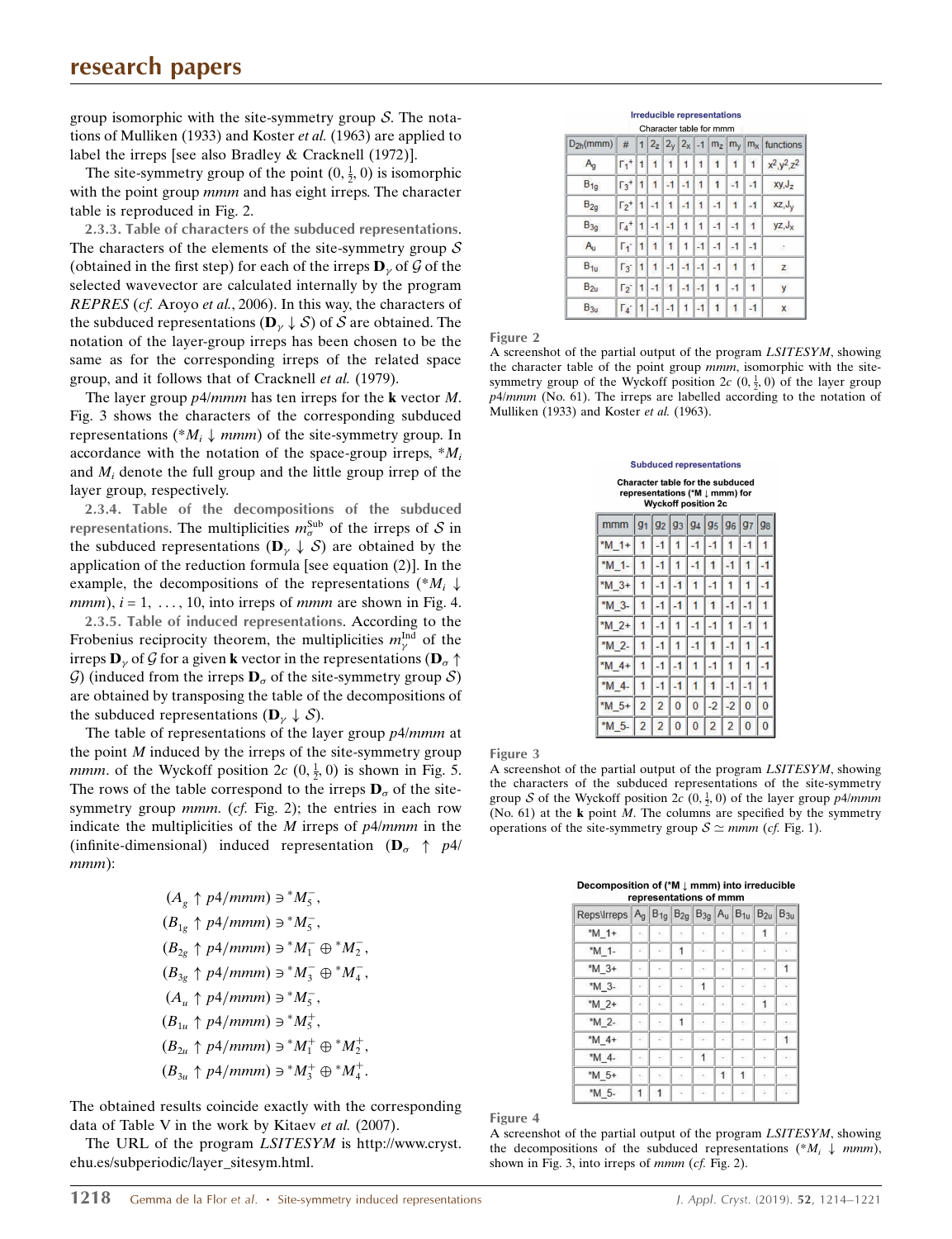#### 3. Transition metal dichalcogenide layer crystals

We now illustrate the use of the LSITESYM program described in Section 2, taking as an example  $MoS<sub>2</sub>$  and  $WS<sub>2</sub>$ layered crystals which belong to the transition metal dichalcogenide crystal family. Although the structure of  $MoS<sub>2</sub>$ was determined about 100 years ago and this layered crystal was used mainly as a dry lubricant, the new wave of interest in transition metal dichalcogenides began after the discovery of graphene. This interest, apart from the fundamental properties of monolayers, is connected with the observation of the direct band gap of 1.8 eV at the K point in the  $MoS<sub>2</sub>$  monolayer, even though the bulk  $MoS<sub>2</sub>$  crystal is a semiconductor with an indirect band gap of 1.2 eV. The transition to a direct band gap makes the  $MoS<sub>2</sub>$  monolayer an excellent candidate as a solar photovoltaic material owing to the drastic enhancement of photoluminescence in the monolayer compared with the bulk. Other crystals of the transition metal dichalcogenide family, like  $WS_2$ , have similar electronic properties.

Comprehensive reviews and many references to studies of this material can be found in the work of Wang (2014), Kolobov & Tominaga (2016) and Manzeli et al. (2017).

The space group of the  $MoS<sub>2</sub>$  and  $WS<sub>2</sub>$  bulk crystals is  $P6<sub>3</sub>/$ mmc (No. 194). In the bulk crystal, the metal atoms occupy the  $2c\left(\frac{1}{3}, \frac{2}{3}, \frac{1}{4}\right)$  position and the sulfur atoms occupy the  $4f\left(\frac{1}{3}, \frac{2}{3}, z\right)$ position (Lee *et al.*, 2014). The layer group of a single layer  $\mathcal{L} =$  $p6m2$  (No. 78) (Milošević et al., 2000) is isomorphic with the factor group  $\mathcal{G}/T_3$ , where  $\mathcal G$  is the space group P6m2 (No. 187), *i.e.*  $\mathcal L$  is a subgroup of  $\mathcal G$ . The crystal structure of a single layer is shown in Fig. 6. Atoms in the primitive unit cell of the layer occupy the following Wyckoff positions: Mo (W) 1 $c \left(\frac{2}{3}, \frac{1}{3}, 0\right)$ , S  $2e\left(\frac{1}{3}, \frac{2}{3}, z\right)$ . Note that the layer group of a single layer is also a subgroup of the space group of the bulk crystal.

The phonon symmetry in these crystals has been studied by Molina-Sánchez & Wirtz (2011), Ribeiro-Soares et al. (2014) and Saito et al. (2016). However, diperiodic groups were introduced explicitly only by Evarestov (2015), Evarestov et al. (2017) and Bocharov et al. (2019). In the work of Ribeiro-Soares et al. (2014), the symmetry of single layers was

| Irreps\Reps   *M_1+   *M_1-   *M_3+   *M_3- |               |              |                |                          |              |                         |                          |                          | $ M_2+ M_2- M_4+ M_4+ M_5+ M_5-$ |                          |
|---------------------------------------------|---------------|--------------|----------------|--------------------------|--------------|-------------------------|--------------------------|--------------------------|----------------------------------|--------------------------|
| $A_g$                                       | $\sim$        | ÷,           | $\mathbb{R}^n$ | $\overline{\phantom{a}}$ | n,           | $\overline{\mathbb{Z}}$ | ×                        | ×                        | $\overline{\phantom{a}}$         |                          |
| $B_{1g}$                                    | $\sim$        | $\sim$       |                | ×                        | ı.           | 16                      | i.                       | i.                       | ÷                                |                          |
| $B_{2g}$                                    | $\mathcal{L}$ | $\mathbf{1}$ |                |                          | ÷,           | 1                       | ×                        |                          |                                  |                          |
| $B_{3g}$                                    | otto          | F.           | ×              | $\mathbf{1}$             | F.           | n                       | n                        |                          | ×.                               | ÷                        |
| $A_{u}$                                     | $\sim$        | $\sim$       | <b>COL</b>     | ×                        | ×            | $\sim$                  | ×                        | ×.                       |                                  | ×.                       |
| $B_{1u}$                                    | $\sim$        | $\sim$       | $\lambda$      | $\overline{\phantom{a}}$ | ×            | $\sim$                  | $\overline{\phantom{a}}$ | $\overline{\phantom{a}}$ |                                  | $\overline{\phantom{a}}$ |
| $B_{2u}$                                    | $\mathbf{1}$  | $\sim$       | ×.             | ÷.                       | $\mathbf{1}$ | $\sim$                  | $\overline{\phantom{a}}$ | $\overline{\phantom{a}}$ | $\overline{\phantom{a}}$         | $\sim$                   |
| $B_{3u}$                                    | $\sim$        | $\sim$       |                | u,                       | ÷.           | $\overline{\mathbb{Z}}$ |                          | $\sim$                   | ÷.                               | $\overline{\phantom{a}}$ |

**Induced representations** Induced representations for the point M of p*A/mmm* 

#### Figure 5

A screenshot of the partial output of the program LSITESYM, showing the representations of the layer group  $p/4/mmm$  (No. 61) at the point M induced by the irreps of the site-symmetry group mmm. of the Wyckoff position 2 $c$  (0,  $\frac{1}{2}$ , 0).

| Table 1                                                                        |  |
|--------------------------------------------------------------------------------|--|
| Phonon symmetry in the single $MoS2$ layer with $\mathcal{L} = p6m2$ (No. 78). |  |

| Atom     | Wyckoff<br>position               | $\mathbf{D}_{\alpha}$                                          |      |                    | $\Gamma$ (0, 0) $\overline{6}2m$ $K$ $(\frac{1}{3}, \frac{1}{3})$ $\overline{6}$ . $M$ $(\frac{1}{2}, 0)$ m2m |
|----------|-----------------------------------|----------------------------------------------------------------|------|--------------------|---------------------------------------------------------------------------------------------------------------|
| Mo       | 1c<br>$\overline{6}m\overline{2}$ | $A''_2(z) = 3$<br>$(\frac{2}{3}, \frac{1}{3}, 0)$ $E'(x, y)$ 5 |      | 6<br>1, 3          | 3<br>1, 2                                                                                                     |
| <b>S</b> | 2e<br>$3m$ .                      | $A_1(z)$<br>$(\frac{1}{3}, \frac{2}{3}, z)$ $E(x, y)$ 5, 6     | 1, 3 | 3, 4<br>1, 2, 5, 6 | 1, 3<br>1, 2, 3, 4                                                                                            |

described in terms of the related space group  $\overline{P6}m2$  (No. 187) and, in addition, the authors applied a non-standard irrep notation, which hinders the use and comparison of their results.

The results of LSITESYM, shown in Table 1, permit the analysis of the phonon symmetry of a single  $MoS<sub>2</sub>$  layer. Table 1 is organized as follows. The  $\mathcal L$  irreps describing the symmetry of phonons at the 2D Brillouin-zone symmetry points are induced by the irreps  $\mathbf{D}_{\sigma}$  of the site-symmetry groups  $S$  of the Wyckoff positions where the atoms given in column 1 are located. The localized atomic displacements  $x$ ,  $y$ and z transforming according to the irreps  $\mathbf{D}_{\sigma}$  are indicated in brackets. The labels of layer group  $\bar{p}$  fom2 irreps at the **k** vector points of the two-dimensional Brillouin zone coincide with the labels of the irreps of the corresponding points of the threedimensional Brillouin zone of the related space group  $\overline{P6}m2$ .

From Table 1 it is seen that the Mo atom vibrations along the z axis induce  $\Gamma_3$  modes, whereas vibrations in the xy plane induce  $\Gamma_5$  modes. Similarly, S atom vibrations along the z axis and in the xy plane induce  $\Gamma_1 + \Gamma_3$  and  $\Gamma_5 + \Gamma_6$  modes, respectively. The vibrational representation at the  $\Gamma$  point can be written down, summing the contributions of all the atoms in the primitive unit cell. It is given by  $\Gamma = \Gamma_{ac} + \Gamma_{opt} = (\Gamma_3 + \Gamma_5) +$  $(\Gamma_1 + \Gamma_3 + \Gamma_5 + \Gamma_6)$ , where the subscripts ac and opt indicate acoustic and optical layer modes, respectively. Further, one





(a) The crystal structure of a single layer of MoS<sub>2</sub> (WS<sub>2</sub>), and (b) its projection along [001].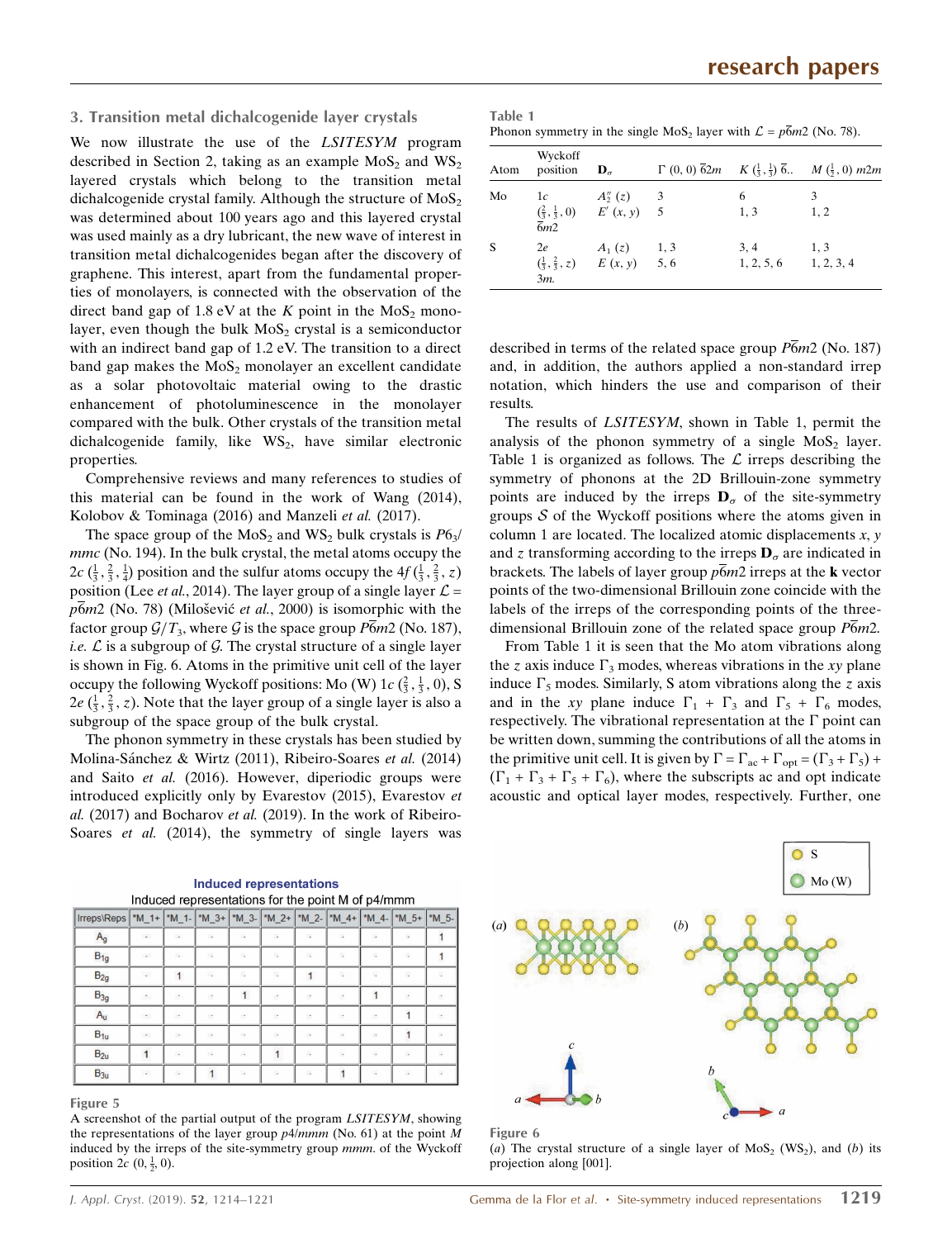## research papers

| Atom         | Wyckoff<br>position                                         | $\mathbf{D}_{\sigma}$  |                                                                                                        | $\Gamma$ (0, 0, 0) 6/mmm $A$ (0, 0, 1/2) 6/mmm $K$ ( $\frac{1}{3}$ , $\frac{1}{3}$ , 0) $\overline{6}$ m2 $H$ ( $\frac{1}{3}$ , $\frac{1}{3}$ , $\frac{1}{2}$ ) $\overline{6}$ m2 $M$ ( $\frac{1}{5}$ , 0, 0) mmm |                          |                   |                                                                                                                                                     | $L\left(\frac{1}{2},0,\frac{1}{2}\right)$ mmm |
|--------------|-------------------------------------------------------------|------------------------|--------------------------------------------------------------------------------------------------------|-------------------------------------------------------------------------------------------------------------------------------------------------------------------------------------------------------------------|--------------------------|-------------------|-----------------------------------------------------------------------------------------------------------------------------------------------------|-----------------------------------------------|
| Mo           | 2c<br>$\frac{(\frac{1}{3}, \frac{2}{3}, \frac{1}{4})}{6m2}$ | $A_2''(z)$<br>E'(x, y) | $2^{-}$ , $3^{+}$<br>$5^{\circ}, 6^-$                                                                  |                                                                                                                                                                                                                   | 6<br>1, 4, 5             | 2, 3              | $2^{-}$ , $3^{+}$<br>$1^{\circ}, 2^{\circ}, 3^{\circ}, 4^{\circ}$                                                                                   | 1, 2                                          |
| <sub>S</sub> | 4f<br>$(\frac{1}{3}, \frac{2}{3}, z)$<br>$3m$ .             | $A_1(z)$               | $1^{\circ}, 2^{\circ}, 3^{\circ}, 4^{\circ}$<br>$E(x, y) = 5^{\circ}, 5^{\circ}, 6^{\circ}, 6^{\circ}$ | 1, 1<br>3, 3                                                                                                                                                                                                      | 5, 6<br>1, 2, 3, 4, 5, 6 | 1.2<br>1, 2, 3, 3 | $1^{\circ}, 2^{\circ}, 3^{\circ}, 4^{\circ}$<br>$1^{\circ}, 1^{\circ}, 2^{\circ}, 2^{\circ}, 3^{\circ}, 3^{\circ}, 4^{\circ}, 4^{\circ}$ 1, 1, 2, 2 | 1.1                                           |

Table 2 Phonon symmetry in the MoS<sub>2</sub> bulk crystal  $P6_3/mmc$  (No. 194).

Table 3

Correspondence between the layer ( $p6m2$ ) irreps at the point  $\Gamma(0, 0)$  and the bulk (*P*6<sub>3</sub>/*mmc*) irreps at  $\Gamma(0, 0, 0)$  and  $A(\frac{1}{2}, \frac{1}{2}, 0)$ .

| Layer                                                                    |                                                                                  | Bulk                                                                                                                                                                                            |
|--------------------------------------------------------------------------|----------------------------------------------------------------------------------|-------------------------------------------------------------------------------------------------------------------------------------------------------------------------------------------------|
| $\Gamma_1$<br>$\Gamma_{2}$<br>$\Gamma_{3}$<br>$\Gamma_4$<br>$\Gamma_{5}$ | $\longrightarrow$<br>$\longrightarrow$<br>$\longrightarrow$<br>$\longrightarrow$ | $\Gamma_1^+$ + $\Gamma_4^-$ + $A_1$<br>$\Gamma_2^+$ + $\Gamma_3^-$ + $A_2$<br>$\Gamma_2^-$ + $\Gamma_3^+$ + $A_1$<br>$\Gamma_1^-$ + $\Gamma_4^+$ + $A_2$<br>$\Gamma_5^+$ + $\Gamma_6^-$ + $A_3$ |
| $\Gamma_6$                                                               |                                                                                  | $\Gamma_5^-$ + $\Gamma_6^+$ + $A_3$                                                                                                                                                             |

Table 4

Correspondence between the layer ( $p\overline{6}m2$ ) irreps at the point  $K(\frac{1}{3}, \frac{1}{3})$  and the bulk (*P*6<sub>3</sub>/*mmc*) irreps at  $K(\frac{1}{3}, \frac{1}{3}, 0)$  and  $H(\frac{1}{3}, \frac{1}{3}, \frac{1}{2})$ .

| Layer |                   | Bulk              |
|-------|-------------------|-------------------|
| $K_1$ |                   | $K_1 + K_4 + H_3$ |
| $K_2$ |                   | $K_2 + K_3 + H_3$ |
| $K_3$ |                   | $K_5 + H_1$       |
| $K_4$ | $\longrightarrow$ | $K_6 + H_2$       |
| $K_5$ | $\longrightarrow$ | $K_5 + H_2$       |
| $K_6$ |                   | $K_6 + H_1$       |

can establish a correspondence between layer and bulk crystal modes. Acoustic layer modes induce interlayer bulk modes, whereas optical layer modes induce intralayer bulk ones. The phonon symmetry in a bulk  $MoS<sub>2</sub>$  crystal obtained by the SITESYM program (Elcoro et al., 2017) is given in Table 2. The notations in Table 2 are the same as those in Table 1.

Knowing the symmetry of bulk and layer phonons, one can obtain the genesis of the bulk modes from the layer ones. This could be determined using the CORREL program of the Bilbao Crystallographic Server (Aroyo et al., 2006) for the group–subgroup pair, namely  $P6_3/mmc$  and  $P\overline{6}m2$ . The factor group of the latter is isomorphic with the layer group  $p\overline{6}m2$ . When applying this procedure it is necessary to choose correctly the transformation matrix relating the conventional settings of the group and the subgroup. For the  $P6_3/mmc$  and  $P\overline{6}m2$  pair, the transformation matrix is reduced to an origin shift  $(0 \ 0 -\frac{1}{4})$ .

On the basis of the Frobenius theorem, the correspondence between the layer irreps at the  $\Gamma$  point and the bulk irreps is given in Table 3. It is seen that each layer mode generates a pair of bulk modes at the  $\Gamma$  point, one odd and one even. The splitting is due to a weak van der Waals interaction between the layers. Therefore, the frequencies of the modes constituting a pair would be close.

Similarly, one can deduce the correspondence between layer and bulk modes at other Brillouin-zone points. For example, the correspondence between the layer  $(p6m2)$  modes at the point  $K(\frac{1}{3}, \frac{1}{3})$  and the bulk (*P6<sub>3</sub>/mmc*) modes at  $K(\frac{1}{3}, \frac{1}{3}, 0)$  and  $H(\frac{1}{3}, \frac{1}{3}, \frac{1}{2})$  are shown in Table 4.

#### 4. Conclusions

A new computer tool which calculates the site-symmetry induced representations of layer groups, called LSITESYM, has recently been implemented on the Bilbao Crystallographic Server. Like the rest of the programs on the server, this new tool is freely available and can be accessed via user-friendly web interfaces. The algorithm of LSITESYM, based on the site-symmetry method applied to layer groups, is an extension of the algorithm used in the program SITESYM for ordinary space groups. The group–subgroup relation between layer and space groups  $\mathcal{L} < \mathcal{G}$  is fundamental for the development of the procedure for layer groups. On the basis of the isomorphism between the layer  $\mathcal L$  and the factor group  $\mathcal G/T_3$ , it is possible to establish a simple connection between the Wyckoff positions, **k** vectors and irreps of  $G$  and  $L$ , which is essential to calculate the site-symmetry induced representations of layer groups.

The program LSITESYM, which is able to determine the symmetry relations between localized and extended states in crystals with layer symmetry, is also very useful in the description of phonon states and electronic structure. The capabilities of the program LSITESYM have been successfully demonstrated in several examples. Moreover, the utility of the program in combination with other tools of the Bilbao Crystallographic Server to obtain the relation between bulk and layer modes has also been shown.

#### Funding information

GF is indebted to the Basque Government (grant No. POS\_2015\_1\_0025) for a postdoctoral fellowship. This work was supported by the Spanish Ministry of Science and Innovations (project No. MAT2012-34740) and the Government of the Basque Country (project No. IT779-13).

#### References

[Alexander, E. & Hermann, K. \(1929\).](http://scripts.iucr.org/cgi-bin/cr.cgi?rm=pdfbb&cnor=pd5109&bbid=BB1) Z. Kristallogr. **70**, 328–345. [Aroyo, M. I., Kirov, A., Capillas, C., Perez-Mato, J. M. &](http://scripts.iucr.org/cgi-bin/cr.cgi?rm=pdfbb&cnor=pd5109&bbid=BB2) [Wondratschek, H. \(2006\).](http://scripts.iucr.org/cgi-bin/cr.cgi?rm=pdfbb&cnor=pd5109&bbid=BB2) Acta Cryst. A62, 115–128.